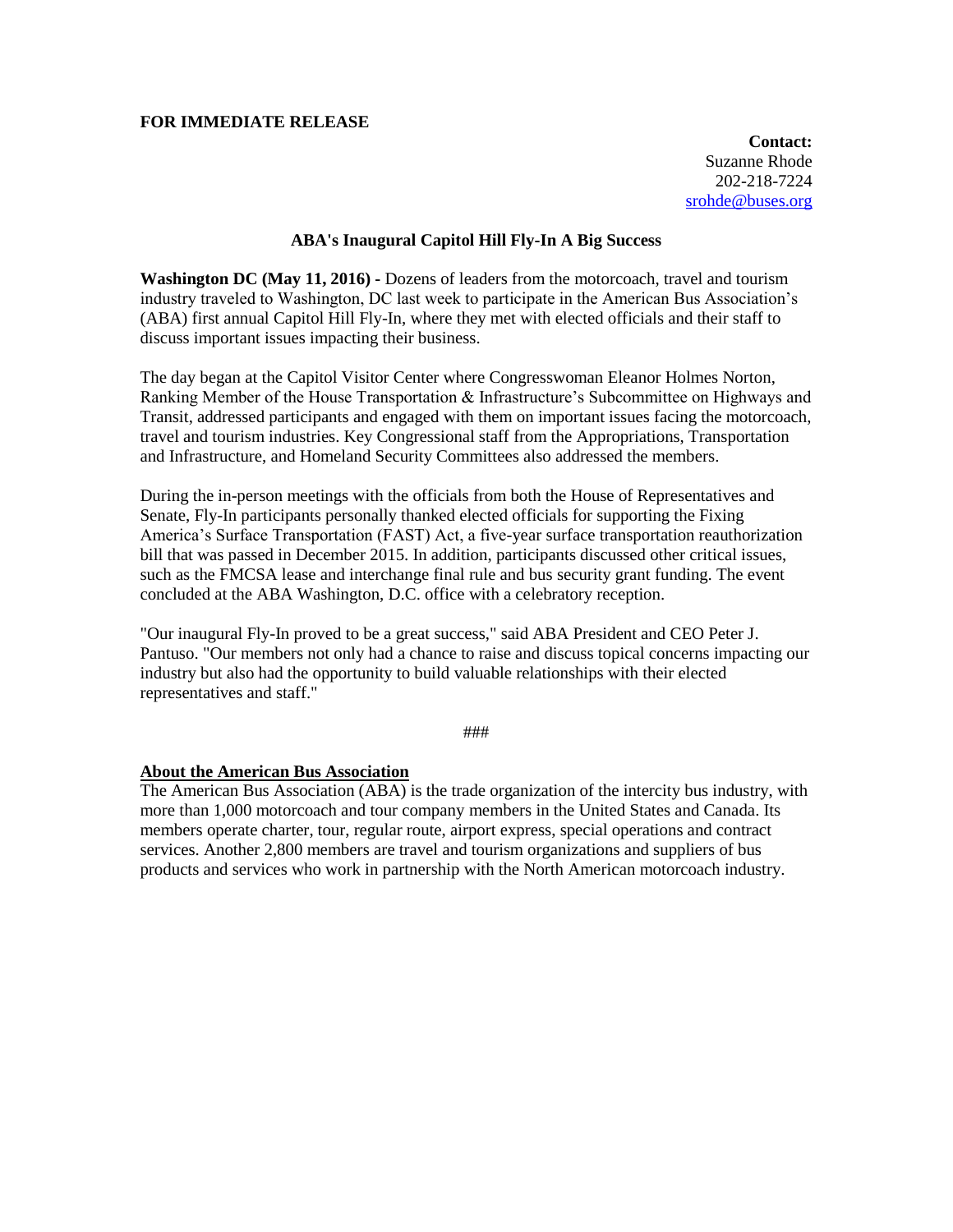

Don Devivo, ABA Vice Chairman; Congresswoman Eleanor Holmes Norton; John Meier, ABA Chairman



An energetic panel led by veteran Congressional staffers helped set the stage for an afternoon of successful meetings.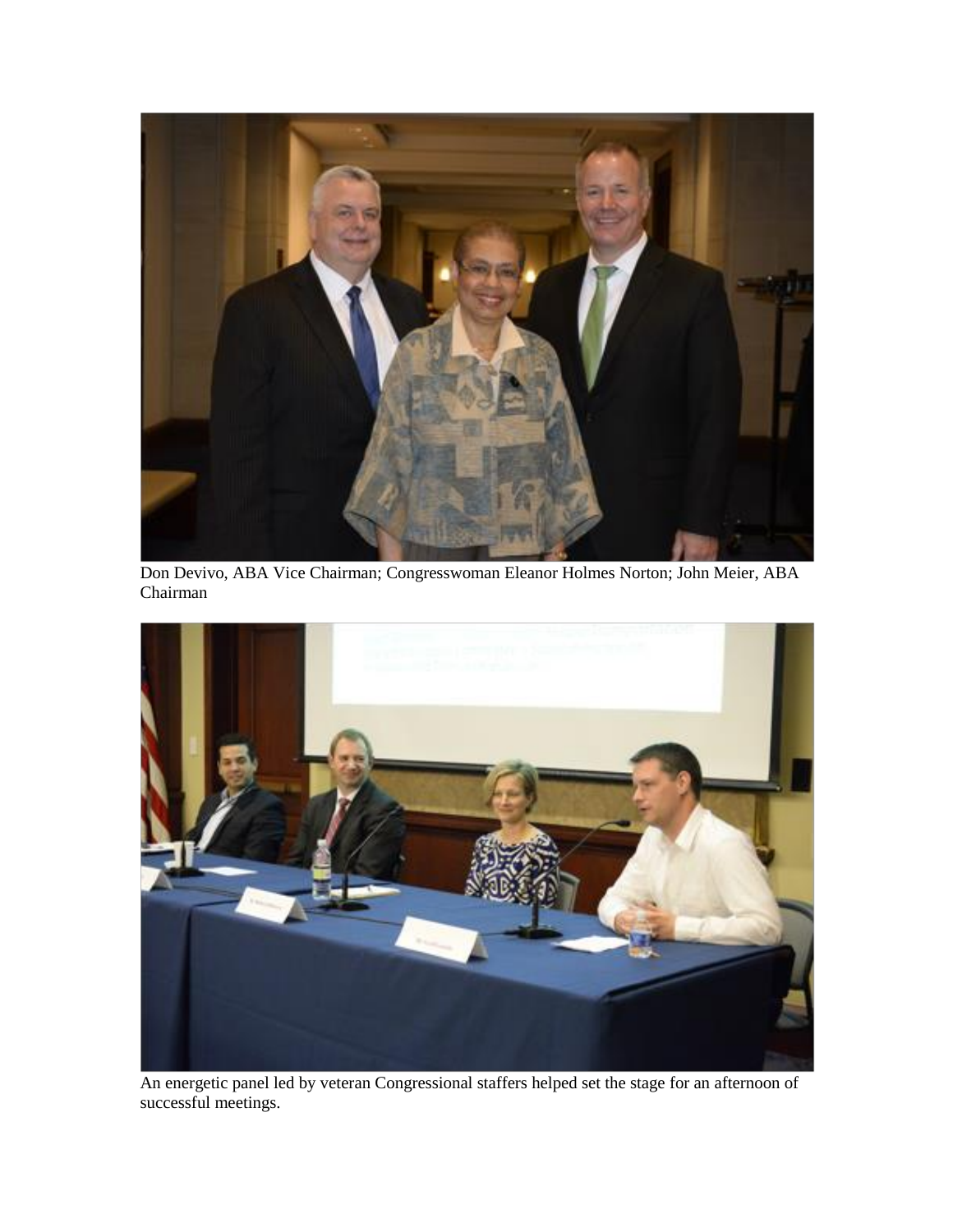

Congresswoman Eleanor Holmes Norton (D-DC) delivered a rousing keynote address to participants and even took home a new assignment related to airport access issues.

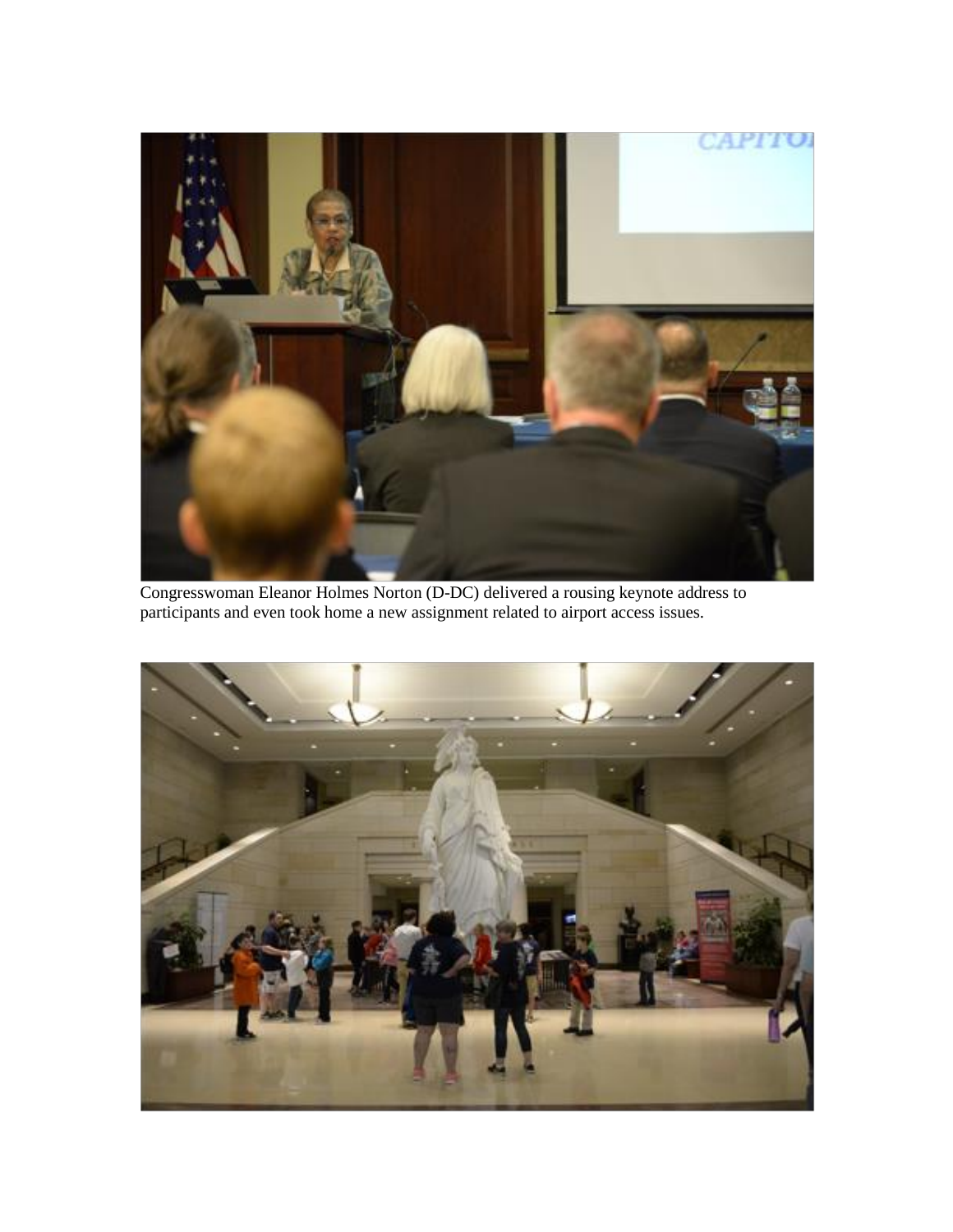The majestic Capitol Visitors Center served as the backdrop and launching point for ABA's successful fly-in event during National Travel & Tourism Week.



ABA's Fly-in was a new experience for many participants and will help prepare our next generation of industry leaders.